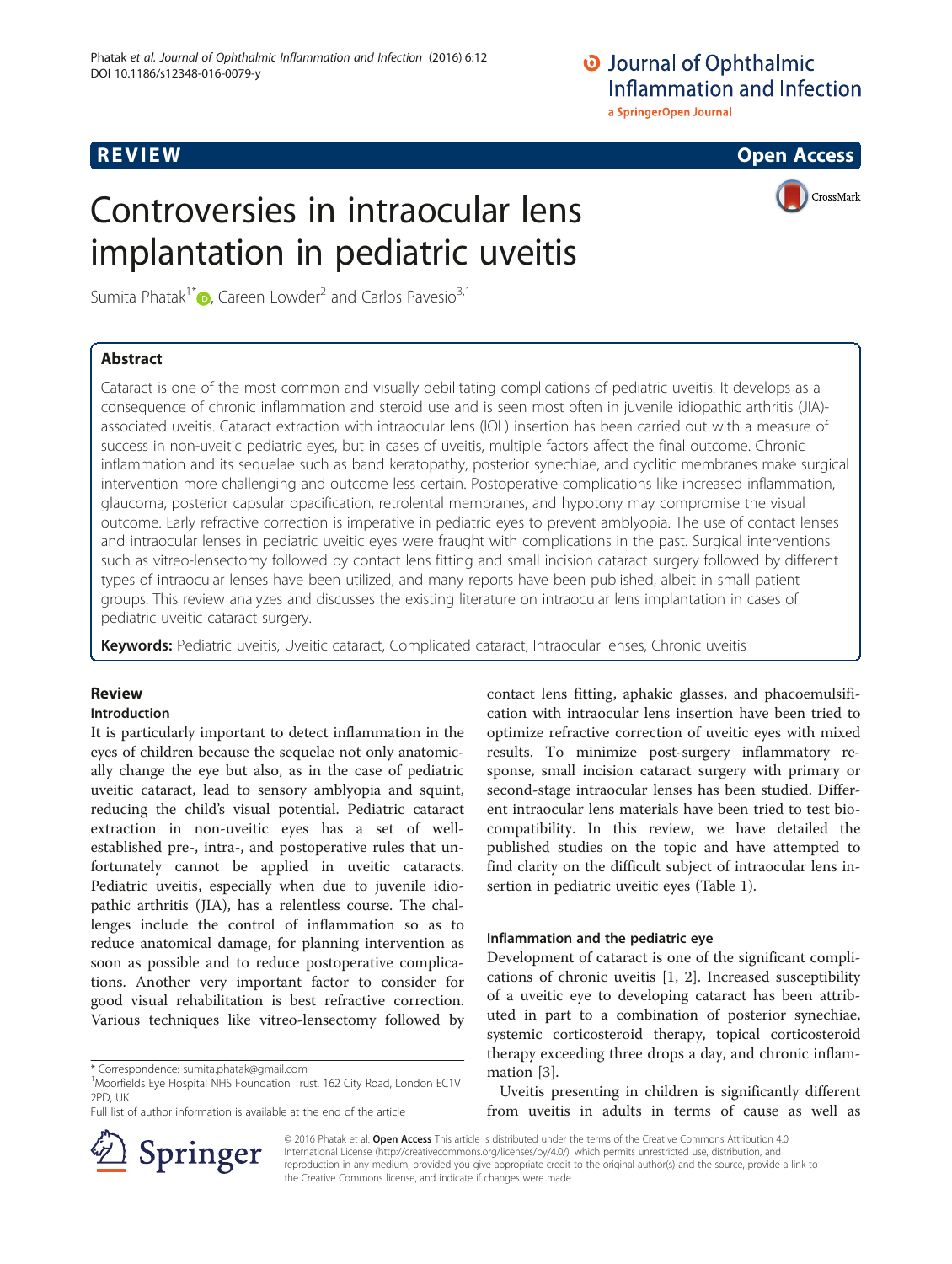| Sources                                              | No. of<br>patients     | Etiology     | Age at<br>presentation<br>of Ds in years<br>(median) | Age at Cataract<br>surgery (years)                  | PCIOL<br>(in the bag)<br>$(n = eyes)$                                   | Aphakia        | Complications<br>(n=eyes) (n=eyes)                             | Immunosuppression Follow-up                |                                             | Comments                                                                                          | Visual outcome<br>pseudophakia<br>$(n=eyes)$                                        | Visual outcome<br>aphakia<br>$(n=eyes)$                            |
|------------------------------------------------------|------------------------|--------------|------------------------------------------------------|-----------------------------------------------------|-------------------------------------------------------------------------|----------------|----------------------------------------------------------------|--------------------------------------------|---------------------------------------------|---------------------------------------------------------------------------------------------------|-------------------------------------------------------------------------------------|--------------------------------------------------------------------|
| Probst and<br>Holland [17]<br>(1996)                 | 7 (8 eyes)             | <b>JIA</b>   |                                                      | Adults (5)<br><10(2)                                | <b>PMMA</b>                                                             |                | Glaucoma (4),<br>PCO(5)                                        | Steroids                                   | 16.6 months                                 |                                                                                                   | All >20/40                                                                          |                                                                    |
| Lundvall and<br>Zetterstrom<br>$[28]$ (2000)         | 7 (10 eyes)            | JIA          |                                                      | $3.5 - 10$<br>6.5 (mean)                            | HSM-PMMA 10                                                             |                | Glaucoma (7),<br>PCO (5),<br>2nd Sx for<br>membranes (8)       | Steroids.<br>methotrexate                  | 28 months                                   | Uveitis<br>controlled                                                                             | 20/20-20/50(8)<br>$<$ 20/50(2)                                                      |                                                                    |
| BenEzra and<br>Cohen [15]<br>(2000)                  | 17 (20 eyes) JIA (8)   |              |                                                      | $4 - 17$                                            | 10 PMMA (7),<br>diffractive (3)                                         | $\overline{7}$ | Glaucoma (4),<br>PS (3), CME (3)                               | Steroids                                   | 60 months                                   | In U/L, CL poorly<br>tolerated, JIA<br>results quarded,<br>uveitis active                         | <b>JRA</b><br>$6/9 - 6/6(1)$<br>6/60(1)<br>6/240(3)                                 | <b>JRA</b><br>$6/9 - 6/6(1)$<br>6/240(3)                           |
| Lam et al. $[21]$ 5 (6 eyes)<br>(2003)               |                        | JIA(5)       | 8.5                                                  | $7 - 12$<br>8.5 (median)                            | 6 PMMA (4),<br>HSM-PMMA (1),<br>acrylic<br>hydrophobic (1)              |                | PCO (6),<br>glaucoma (2),<br>CME(1)                            | Methotrexate                               | 43.5 months                                 | Uveitis<br>controlled                                                                             | ALL >20/40                                                                          |                                                                    |
| Nemet et al.<br>$[16]$ (2007)                        | 18 (19 eyes) JIA (10), | non-JIA (9)  | $JIA (0.9-14)$<br>Non-JIA<br>$(4.6 - 17)$            | $JIA$ (11.8+/-4.6),<br>non-JIA<br>$(17.1 + (-4.5))$ | PMMA (7),<br>acrylic<br>hydrophobic<br>(11), acrylic<br>hydrophilic (1) |                | PCO (10),<br>glaucoma (4),<br>CME (1),<br>2nd Sx (11)          | Steroids,<br>methotrexate,<br>cyclosporine | 45 months                                   | No difference<br>in visual<br>outcome in<br>both groups                                           | $>20/40$ (13)<br>$<$ 20/40 $(6)$                                                    |                                                                    |
| Quinones<br>et al. [8]<br>(2009)                     | 34 (48 eyes) JIA (27), | non-JIA (13) | $6.7(4-16)$                                          | $9.8(4-17)$                                         | 13 PMMA                                                                 | 28             | Glaucoma (3),<br>PCO (4), RD (3),<br>CME (4),<br>membranes (2) | Steroids.<br>methotrexate                  | $0.3 - 15.7$ years<br>$(4.1 \text{ years})$ | Uveitis<br>controlled.<br>postsegment<br>involved (17)                                            | 92 % improved<br>$>20/40$ (8)<br>20/50-20/70(4)<br>20/80-20/200(0)<br>$<$ 20/400(1) | $>20/40$ (9)<br>20/50-20/70(6)<br>20/80-20/200(5)<br>$<$ 20/400(8) |
| Sijssens [41]<br>(2010)                              | 29 (48 eyes) JIA       |              | 4.4                                                  | 6.3 aphakia, 7.6<br>pseudophakia                    | 29 acrylic 24,<br>PMMA 5                                                | 19             | Ocular HTN,<br>glaucoma, CME,<br>optic disc<br>involvement     | Methotrexate                               | 7 years                                     | Uveitis controlled,<br>aphakic surgeries<br>till 2002,<br>complications<br>same in both<br>groups | $>20/40$ (25)<br>20/40-20/200(3)<br>$<$ 20/200(1)                                   | $>20/40$ (13)<br>20/40-20/200(4)<br>$<$ 20/200(2)                  |
| Terrada et al. 16 (22 eyes) JIA (9),<br>$[6]$ (2011) |                        | non-JIA (7)  | 5 years                                              | 9.5 (median)                                        | 22 HSM-PMMA                                                             |                | $PCO(2)$ ,<br>glaucoma (4),<br>CME(3)                          | Methotrexate,<br>azathioprine              | 6.2 years                                   | Uveitis<br>controlled                                                                             | 0.3 or better,<br>log MAR                                                           |                                                                    |

<span id="page-1-0"></span>Table 1 Cataract surgery in uveitic eyes and the use of intraocular lenses: comparison of major studies in literature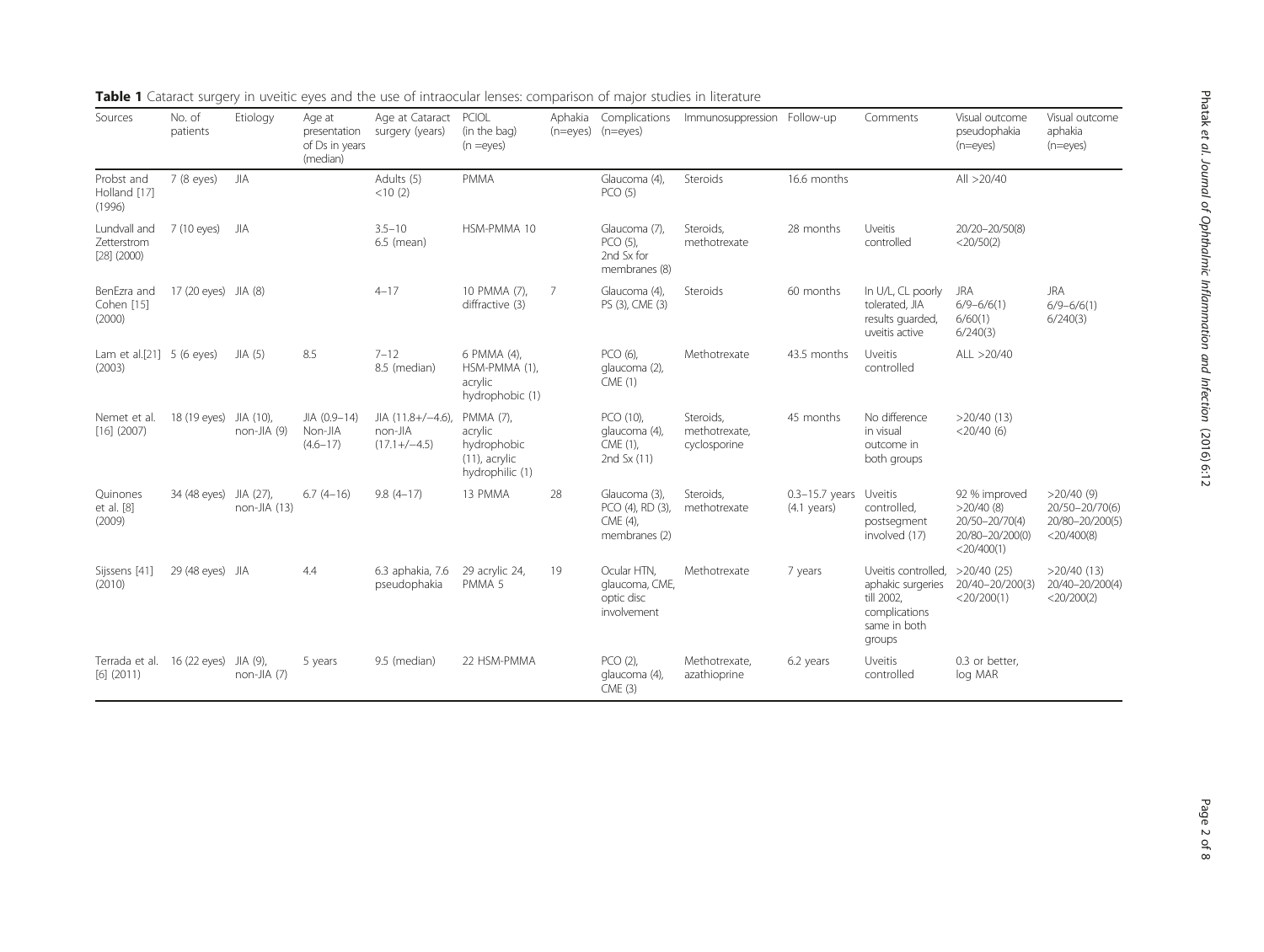presentation. The uveitis of childhood is most commonly seen in patients with JIA who are ANA (antinuclear antibody) positive with oligoarticular arthritis [\[2](#page-6-0), [4](#page-6-0), [5](#page-6-0)]. Other causes of pediatric uveitis are sarcoidosis, pars planitis, and infective etiologies such as toxoplasmosis, toxocariasis, and herpetic infections. A significant proportion is idiopathic [[4](#page-6-0), [6](#page-6-0)–[8](#page-6-0)]. Children with JIA–uveitis may remain asymptomatic despite active inflammation, and often, uveitis is detected either during routine screening or because of complications leading to vision loss such as cataract. Different study groups have reported inflammatory sequelae such as band keratopathy, posterior synechiae, cataract, ciliary body inflammation, cyclitic membranes, and reduced aqueous production leading to

hypotony in the eyes with chronic inflammation [\[9](#page-6-0), [10](#page-6-0)]. Over time, protocols have been introduced regarding early screening and aggressive medical treatment of children with uveitis. The American Academy of Pediatrics, British Society for Pediatric and Adolescent Rheumatology, and Royal College of Ophthalmologists have set guidelines for regular screening of JIA patients. It involves high-risk children being screened every 3 months including a detailed ophthalmic evaluation [[11](#page-6-0)–[13\]](#page-6-0). This approach has led to early recognition and better control of inflammation with consequent reduction of inflammatory sequelae.

Reduction of vision due to cataract is of greater relevance in younger children because of the associated risk of amblyopia in this group [\[9](#page-6-0)]. Any delay in clearing the visual axis can lead to sensory amblyopia, affecting the eventual visual outcome and quality of life of the child. Unfortunately, results of cataract surgery in children without uveitis cannot be directly applied to uveitic eyes, which have the dual problem of inflammatory sequelae and management of primary cause of inflammation. Tackling both has a profound impact on the timing of surgery as well as eventual visual outcome.

# Factors resulting in poor prognosis and strategies for their prevention

The factors to consider before planning cataract surgery in pediatric uveitic eyes are the following: the etiology of uveitis, patient age, grade of inflammation, preoperative visual acuity, current systemic and local therapy, and risk of amblyopia [\[8](#page-6-0), [14](#page-6-0)]. Children with JIA–uveitis are likely to have a more complicated post-surgical course compared with uveitis secondary to other causes. This may be because of the younger age at presentation, established inflammatory ocular sequelae, and severe persistent intraocular inflammation [[8, 15, 16\]](#page-6-0). Probst and Holland [\[17](#page-6-0)] reported that postoperative complications occur significantly more in children than adults. It is important to know that patients in their study were

treated only with steroids and no other additional immunosuppressives.

BenEzra and Cohen [[15\]](#page-6-0) studied 10 uveitic postcataract surgery eyes which had undergone intraocular lens (IOL) insertion, in unilateral or asymmetric bilateral cases. The surgery had been performed without waiting for uveitis to completely settle, in order to prevent amblyopia, as the patient age range was 3 to 8 years. No additional systemic steroids were added, and 80 % of patients underwent a second procedure to treat posterior capsular opacification. Terrada et al. [[6\]](#page-6-0) recommended intraocular lens insertion as unilateral aphakia led to aniseikonia and amblyopia.

Other than the cataract, factors that can block visual axis or affect preoperative vision are band keratopathy, glaucoma, optic disc involvement, epiretinal membrane, and macular edema [[8, 15\]](#page-6-0). Woreta et al. [[9\]](#page-6-0) studied inflammatory sequelae in the eyes with JIA–uveitis and reported band-shaped keratopathy to be the most common (32 %) followed by posterior synechiae (28 %), cataract (22 %), ocular hypertension (15 %), and hypotony (9 %). Epiretinal membrane, optic nerve edema, and macular edema were found in less than 5 % of the eyes. These factors may affect the final visual outcome of these patients. They also observed that 44 % of the eyes with active intraocular inflammation at time of surgery were associated with an almost threefold increase in odds of having postoperative ocular complications.

Cataract surgery causes disruption of blood-aqueous barrier that persists for several weeks in a non-uveitic eye [\[18](#page-6-0)]. Eyes with preexisting inflammation have a compromised blood-aqueous barrier, which is responsible for an even greater postoperative disruption of the barrier, leading to fibrin formation and consequent development of inflammatory sequelae. Grajewski et al. [[19\]](#page-6-0) reported an improvement of more than two lines in visual acuity after cataract surgery and intraocular lens insertion, in a group of 16 patients. It is significant that surgery had been done only on quiet eyes after good immunosuppression with appropriate topical, systemic steroids, immunosuppressives, and biologicals.

It is important therefore to ensure a two-step process while planning cataract surgery. Step one is to ensure that the inflammation is well controlled before attempting cataract surgery. The mandate is a 3-month inflammation-free period prior to planning cataract surgery [\[6](#page-6-0), [20\]](#page-6-0). Step two is to continue control in the postoperative period for a good surgical outcome [[19](#page-6-0), [21](#page-7-0)]. In recent years, advancement in pharmacotherapy, introduction of biologicals, and intravitreal steroid injections have greatly improved our ability to control inflammation in JIA–uveitis and other forms of pediatric uveitis in a shorter period of time [[13](#page-6-0), [14,](#page-6-0) [22](#page-7-0)]. Hawkins et al. [[13](#page-6-0)] in their review recommended aggressive preoperative and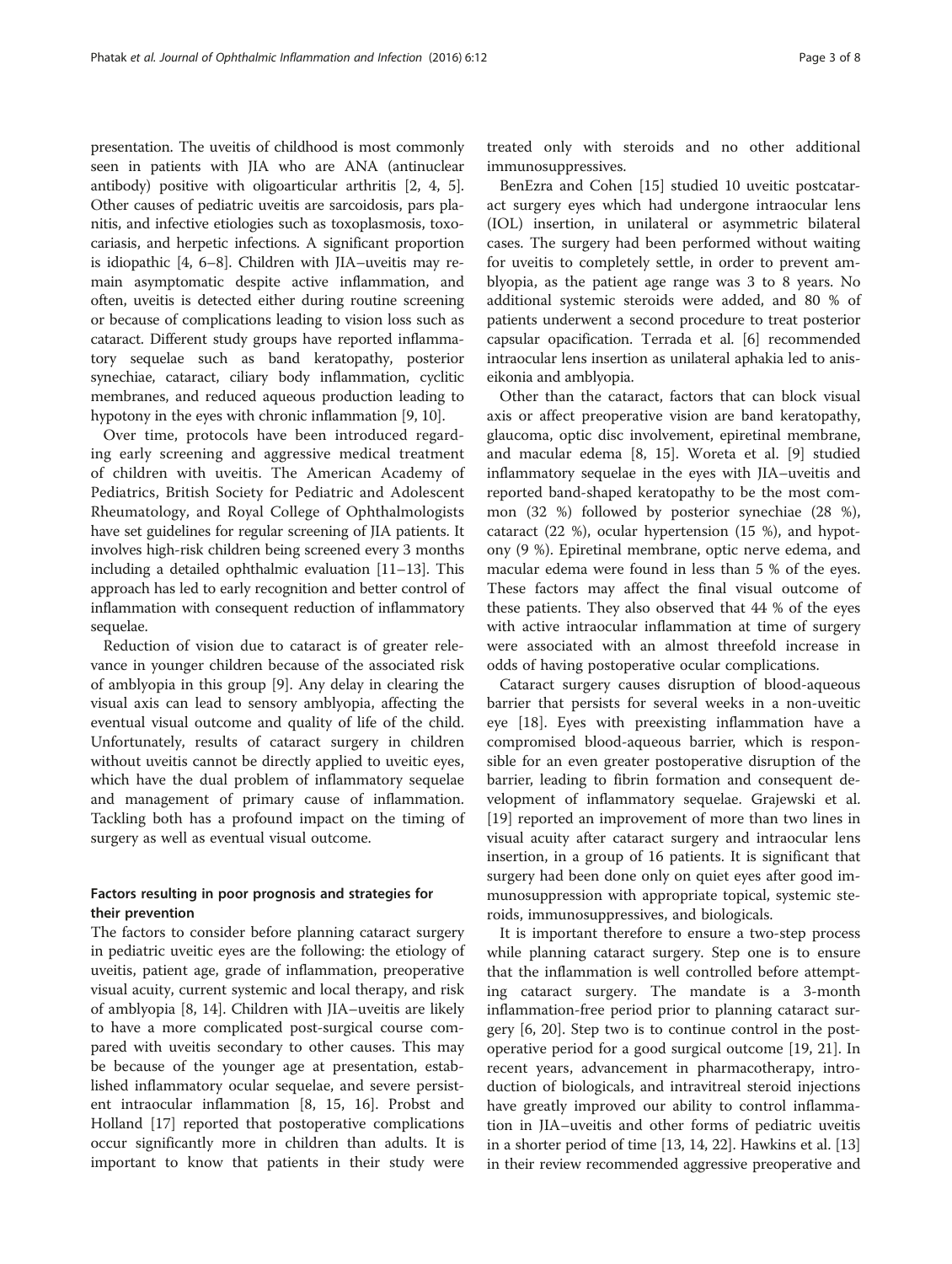postoperative treatment with topical and systemic steroids, including intravenous methylprednisolone and systemic prednisolone, to achieve bilateral quiet eyes. They recommended the use of immunosuppressive agents such as methotrexate and mycophenolate mofetil in pediatric uveitis for better disease control and as steroid-sparing agents. Cyclosporin was suggested only as an adjunct treatment. Biological agents targeting TNF alpha such as infliximab and adalimumab were recommended, with good results, in uveitis refractory to standard immunosuppressives. Cantarini et al. [[22](#page-7-0)] recommended topical steroids as first-line treatment, adding systemic steroids in cases of failure to achieve control. They warned against long-term systemic steroid use in children and recommend immunosuppressives and biologicals in the same way as Hawkins et al. Grajewski et al. [[19](#page-6-0)] recommended a perioperative intravitreal injection of triamcinolone acetonide in addition to a preoperative well-controlled uveitis for good visual outcomes in JIA–uveitis. Studies conducted on the use of intravitreal steroid implants like Retisert (fluocinolone acetonide) and Ozurdex (dexamethasone) in recalcitrant uveitis in children found that patients uncontrolled on maximum medical therapy benefited by intravitreal introduction of these steroid implants. The eyes needed close monitoring for the development of cataract and glaucoma [[23, 24\]](#page-7-0).

# Visual recovery: control of inflammation and refractive correction

Pediatric uveitic eyes needing cataract removal need to overcome multiple triggers of inflammation: the primary cause of uveitis, flare-up from surgical intervention, and the presence of the IOL. Modifications in surgical techniques and testing different IOL materials for minimum immunogenicity have been tried to improved surgical outcome. It is also important to address the challenges faced during biometry for correct IOL power calculation in these eyes.

Advances in cataract surgery with smaller incisions and reduced intraoperative manipulation have greatly contributed to reduced inflammation [[6, 8](#page-6-0), [19,](#page-6-0) [25\]](#page-7-0). In the late 1990s, Vasavada et al. advocated performing a primary posterior capsulorhexis with anterior vitrectomy in children with congenital cataract less than 5 years of age [[26\]](#page-7-0). It had been found to reduce the incidence of postoperative retro-IOL membranes and posterior capsular opacification (PCO) and therefore lead to a better visual outcome. Since then, the procedure has been used effectively in surgeries for pediatric uveitic cataract as well [[8, 15,](#page-6-0) [27, 28](#page-7-0)]. Some studies have reported postsurgical development of PCO and retro-IOL membranes despite this procedure [[15](#page-6-0), [28\]](#page-7-0), indicating the aggressive nature of inflammation in uveitic eyes. Grajewski et al. [[19\]](#page-6-0) suggested performing a pars plana 25-gauge anterior vitrectomy and posterior capsulotomy after phacoemulsification and "in-the-bag" IOL, with reduced incidence of PCO and retrolental membranes.

In situations where the sequelae of inflammation like cystoid macular edema, ciliary membranes, and macular traction do not resolve with medical management, performing a complete vitrectomy with manual removal of the ciliary and intravitreal membranes may assist in relieving associated traction, provided the patient is well supported with good immunosuppression [\[29](#page-7-0)]. Palsson et al. [[30](#page-7-0)] reported favorable visual results with combined phacoemulsification, IOL, and vitrectomy in pediatric uveitis but advocated the procedure only for eyes with vitreous pathologies.

Studies in non-uveitic pediatric cataracts reported less postoperative inflammation and complications such as glaucoma when the IOL was placed in the bag [[31, 32](#page-7-0)]. This may be because the lens capsule protects the iris from persistent chafing by IOL haptics. It is seen to benefit uveitic eyes in reducing postoperative inflammation, maybe by decreasing physical contact with uveal structures [\[8](#page-6-0), [16\]](#page-6-0). Nihalani et al. [\[31\]](#page-7-0) have used manual separation of the two leaflets of the remaining capsule with a MVR blade for secondary in-the-bag IOL implantation in aphakic non-uveitic pediatric cataract. This may not always be possible in uveitic eyes where postoperative inflammation may lead to fibrosis of the capsule.

Magli et al. [\[33](#page-7-0)] suggested that delaying the placement of IOL by about 1 year after cataract extraction significantly reduced secondary glaucoma and retrolental membranes while maintaining similar visual acuity as primary IOL placement in JIA–uveitic cataracts. They suggested a reduced quantum of inflammation as the reason for the better outcome, but, significantly, visual acuities were found to be reduced in sulcus-placed IOLs compared to in-the-bag IOLs. We do not feel that this approach, requiring two interventions and resulting in a sulcus-fixated lens, should be recommended as it may potentially result in UGH syndrome postoperatively.

Calculating the IOL power is always a challenge in pediatric eyes due to the changing axial lengths and anterior chamber depths of growing eyes, especially in children less than 2 years of age [[34](#page-7-0)]. Children with uveitis, especially JIA–uveitis, usually require cataract surgery around 9.8 years of age (range 4 to 10 years, mean 6 years) [[6](#page-6-0)]. By this age, healthy eyes are sufficiently grown for appropriate IOL measurement. However, in uveitic eyes, there are a number of factors that interfere with surgery planning such as band-shaped keratopathy affecting keratometry readings, posterior synechiae affecting anterior chamber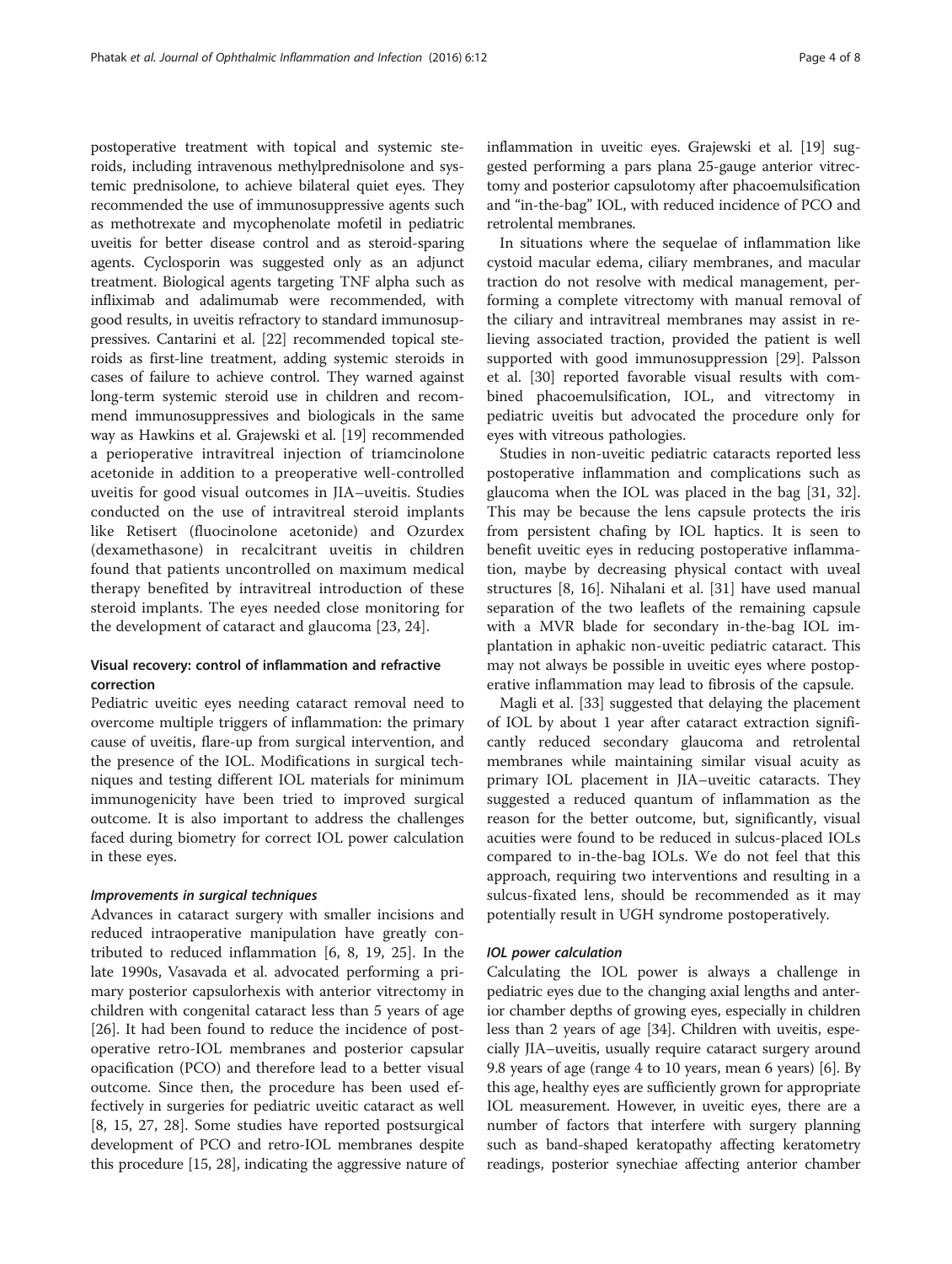depth, and hypotony and epiretinal membranes affecting axial length measurements. To deal with proper measurement of anterior chamber depth and axial length, immersion A scan biometry seems to be more reliable [[35](#page-7-0)]. Partial coherence interferometry is restricted by the age of the child and density of cataract, especially in uveitic eyes. Anterior segment optical coherence tomography has now become another tool that can help in the accurate determination of anterior chamber depth, but use is limited by a child's age. All current IOL power calculation formulas have high predictive errors in the shortest eyes. Postoperative refraction target is still controversial, but low degrees of hyperopia do not seem to adversely impact long-term visual acuity in children [[34\]](#page-7-0).

Removing a cataractous lens results in a large refractive error that must be corrected for the best visual outcome. The resulting aniseikonia can result in deep amblyopia, especially in younger children, if not corrected in time. Contact lenses have been used to treat aniseikonia after unilateral cataract surgery. There are many problems that affect the use of contact lenses to correct vision. Eyes with JIA–uveitis are often on long-term topical steroid drops, increasing the chances of developing infective keratitis. Band keratopathy makes contact lens fitting difficult, leading to early intolerance. BenEzra and Cohen [\[15](#page-6-0)] found that contact lens was poorly tolerated in their group of patients.

Inserting an intraocular lens (IOL) has been widely accepted for adult uveitic eyes [[36\]](#page-7-0) but remains controversial for pediatric uveitic cataracts. In the early 1990s, the use of IOL in pediatric uveitic eyes was associated with significant inflammation, development of intractable glaucoma, cyclitic membrane, hypotony, and phthisis [[37, 38](#page-7-0)]. In these eyes, the degree of fibrosis around the IOL led to cocooning of the IOL in the capsular bag [[17,](#page-6-0) [38\]](#page-7-0). In 1993, Foster et al.[[38\]](#page-7-0) strongly advocated against intraocular lens implantation in children. In retrospect, we can see that these studies did not use systemic immunosuppression to control inflammation.

In the past, surgeons suggested keeping eyes aphakic for better visual outcomes and lensectomies and vitrectomies were procedures of preference in these eyes [[38](#page-7-0)–[40\]](#page-7-0), but all of these earlier reports failed to control ocular inflammation and systemic immunosuppressives were not used.

In 1996, Probst and Holland were the first to report on IOL implants in patients with JIA–uveitis. Seven patients (eight eyes) underwent phacoemulsification with intraocular lens insertion, and two were younger than 10 years. A final visual acuity of 20/40 or better was achieved in seven of the eight eyes. Postoperative complications were more common in the two youngest

patients, suggesting that intraocular lens implants in younger patients may have more complications [\[17](#page-6-0)]. Notably, only corticosteroids were used for suppression of inflammation in their cases.

In 2000, Ben Ezra and Cohen [[15](#page-6-0)] examined the outcomes postcataract surgery with posterior chamber IOL in five eyes of five children (aged 4–8 years) with JIA–uveitis. Three eyes had postoperative visual acuity of 6/240 or less, and complications included posterior synechiae, macular edema, persistent inflammation, and glaucoma. We need to highlight again that the authors had not waited for remission of uveitis before planning cataract surgery, as their focus was the treatment of amblyopia. Peri-operatively, all patients were given retro-orbital methyl prednisolone injections and an intravenous bolus hydrocortisone injection with no additional systemic steroids or immunosuppressives postoperatively. But despite the inflammation, the authors preferred the use of IOLs to contact lens in unilateral aphakia postuveitic cataract extraction [[15](#page-6-0)].

Gradually changing attitudes and better postoperative results were reported in recently published studies and are attributed to improved medical control of inflammation, new surgical techniques, and more biocompatible IOLs [\[6](#page-6-0), [8](#page-6-0), [21](#page-7-0), [25, 28, 41\]](#page-7-0).

Nemet et al. [[16\]](#page-6-0) in a landmark study compared 10 patients with JIA–uveitis with 8 non-JIA–uveitis patients. They observed that eyes with JIA–uveitis had more severe manifestations of uveitis, an earlier presentation of cataract as well as a stormier postsurgical course. They concluded that if inflammation was well controlled, small incision surgery and foldable acrylic hydrophobic IOLs could be well tolerated by these eyes. They also concluded that with effective medical management of inflammation, final visual acuity in patients with JIA– uveitis and of those with other causes of uveitis was comparable. The authors concluded that IOL implantation should no longer be considered an absolute contraindication in pediatric uveitis. We need to note that poor visual outcomes and severe inflammatory sequelae were seen in eyes with poorly controlled inflammation.

Quinones et al. [\[8](#page-6-0)] studied the visual outcomes in aphakia and pseudophakia in 34 children (41 eyes) within the age group from 4 to 17 years, with 27 children having JIA-associated uveitis. They reported a 92 % improvement in visual outcome in eyes with polymethyl methacrylate (PMMA) posterior chamber IOLs (PCIOLs) placed in the bag. The authors noted no difference in postoperative inflammation between patients who received an IOL and those who did not. It is important to note that all eyes had been quiet for at least 3 months before surgery, and patients had been given perioperative immunomodulatory therapy.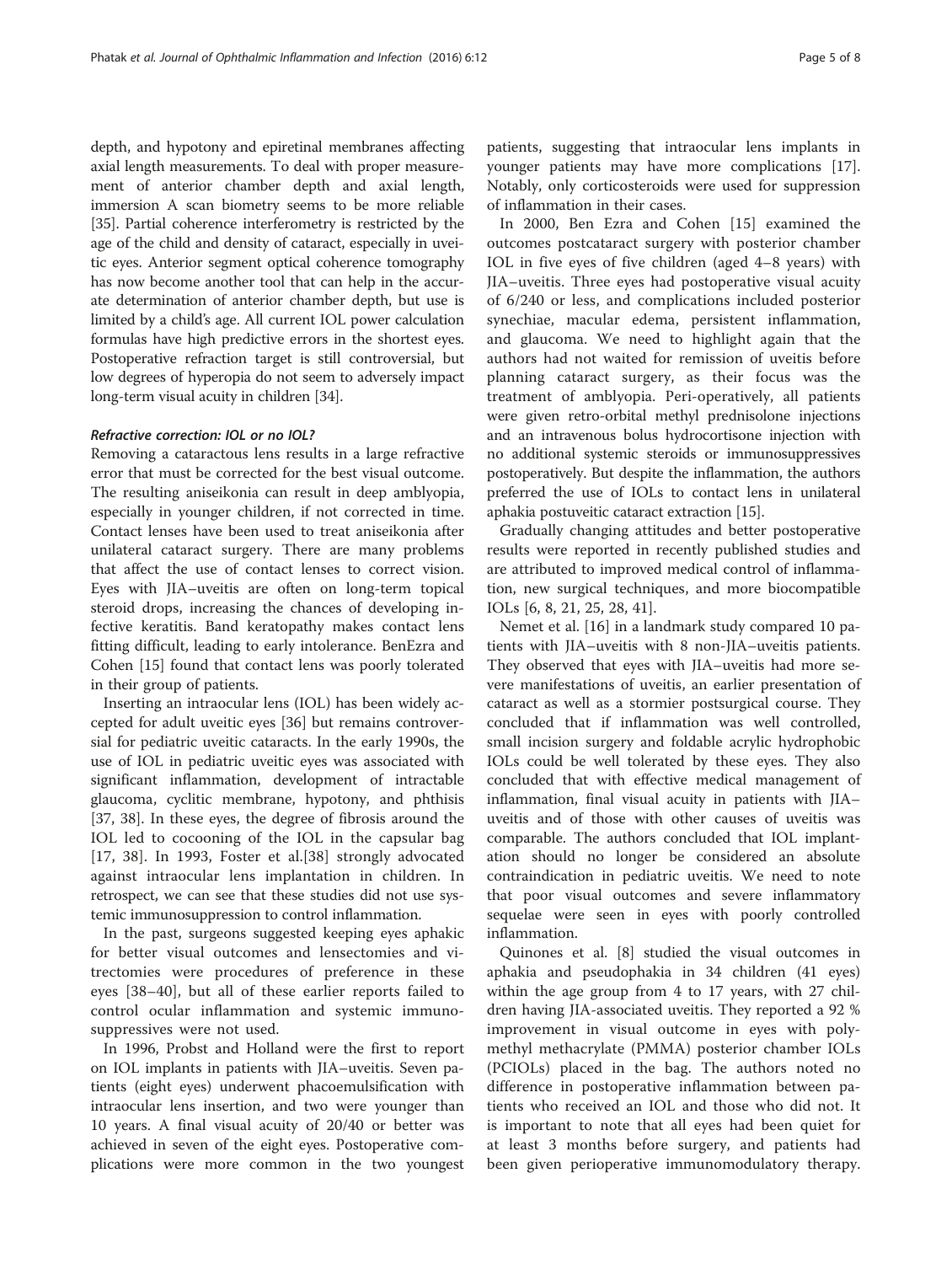Four patients with JIA received an IOL implant—all four were using methotrexate and received intraocular steroid treatment intraoperatively. Twenty-three percent of children were less than 6 years of age. All of these patients were operated on by C. Stephen Foster who in 1993 recommended against lens implantation in children with JIA.

Similarly, Sijssens et al. [\[41](#page-7-0)] compared the outcomes of aphakia versus pseudophakia in a group of 29 children (48 eyes) of JIA-associated uveitis. They noted that though the major risk factors for visual outcome were duration of disease, severity at onset, and age at development of cataract, there was no difference in development of ocular complications in PCIOL and aphakia. They also suggested that with maximum control of inflammation, IOL implantation was associated with better visual outcomes and reduced risk of postoperative CME and glaucoma. They suggested that before surgery, risk of IOL implantation should be evaluated for individual eyes. Shallow anterior chamber, hypotonic eyes, age less than 4 years, and bad outcomes with IOL in fellow eye were considered a contraindication for IOL use.

### **IOL** material

As the IOL seems to be the major trigger of the intraocular inflammation in uveitic eyes, various materials have been tried in the search for the least immunogenic one. Studies document the use of different IOL materials like silicone, PMMA, heparin surface-modified PMMA (HSM-PMMA), and hydrophilic and hydrophobic acrylic lenses [\[6](#page-6-0), [28, 40, 42, 43\]](#page-7-0).

In 2004, Ganesh et al. [\[44\]](#page-7-0) reported a higher incidence of PCO development and inflammatory deposits on PMMA than acrylic lenses. Terrada et al. [[6\]](#page-6-0) reported good visual results with HSM-PMMA coated IOLs in children with well-controlled uveitis, within an age group of 4 to 16 years, followed up for a median of 6 years. They went on to suggest that the new generation of foldable acrylic hydrophobic lenses are biocompatible and may reduce inflammatory response because of small incision surgery. Lundvall and Zetterstrom [[28](#page-7-0)] followed up seven children (10 eyes, age range 3.5 to 10 years) postcataract surgery with HSM-PMMA lenses for 5 years. While ensuring uveitis remained under control, they noted that visual acuity improved in nine eyes. They recommended the use of HSM-PMMA lens to correct aphakia, provided the uveitis was well controlled. Similarly, Lam et al. in 2003 studied five patients (six eyes) with well-controlled JIA-associated uveitis who underwent phacoemulsification with IOL (PMMA and acrylic). They advocated the use of IOL in eyes with very good inflammation control, as IOL reduces the risk of amblyopia, while avoiding compliance issues with contact lenses and risk of corneal infections.

Though the follow-up period was a median of 43.5 months, the age range was of slightly older children from 7 to 12 years [\[21](#page-7-0)].

Alio et al., in their study in adult uveitic cataract, found acrylic IOLs to be associated with least amount of immediate and delayed inflammation, and HSM-PMMA and acrylic IOLs had the least incidence of uveitis relapse. Silicone IOLs had the highest rates of opacification of the posterior capsule [[42\]](#page-7-0). Papaliodis et al., in their study comparing four types of IOL materials, reported acrylic IOLs to be superior to HSM-PMMA, PMMA, and silicone lenses in adult uveitic eyes, when they evaluated inflammation, posterior capsular opacification, visual acuity, and macular oedema [\[43\]](#page-7-0). The Perry review concluded that acrylic and HSM lenses performed better in uveitic eyes. They suggested that a lens with a sharp optic edge had better visual outcomes in uveitic eyes because of reduced incidence of PCO [\[45](#page-7-0)]. A Cochrane review by Leung et al. on types of intraocular lenses for cataract surgery in uveitis included four studies with a patient profile of adult uveitic eyes [[42, 46](#page-7-0)–[49](#page-7-0)]. They concluded that there was uncertainty as to which type of IOL gave best visual and clinical outcomes in uveitic cataract surgery based on existing studies and advocated a multicenter international study. Abela-Formanek [\[50](#page-7-0)], while comparing IOL biocompatibility in 72 uveitic eyes versus 68 control eyes, suggested that though design and biomaterial of the IOL was important, meticulously performed surgery and perioperative management of inflammation could not be overlooked. They compared foldable hydrophilic acrylic, hydrophobic acrylic, and silicone lenses and found hydrophilic acrylic lenses to have good uveal but worse capsular biocompatibility. Hydrophobic acrylic had low uveal but better capsular biocompatibility, and silicone lenses showed more severe anterior capsular contraction. They suggested avoiding round edged hydrophilic acrylic lenses in uveitic eyes because of accelerated rate of PCO formation seen. As all their uveitic patients benefited from the surgery despite the different foldable IOLs, they suggested a longer follow-up to have more conclusive results. Van Gelder et al. [[14\]](#page-6-0) in their review for adult uveitis also suggested optimum management of uveitis, including scrupulous attention to preoperative and postoperative inflammation and intraoperative technique for excellent visual outcomes.

# Conclusions

Most of the studies conducted so far on this subject are retrospective, with small groups of patients. The most important prognostic factors for cataract surgery in the eyes of pediatric patients with uveitis have been patient selection and control of intraocular inflammation. All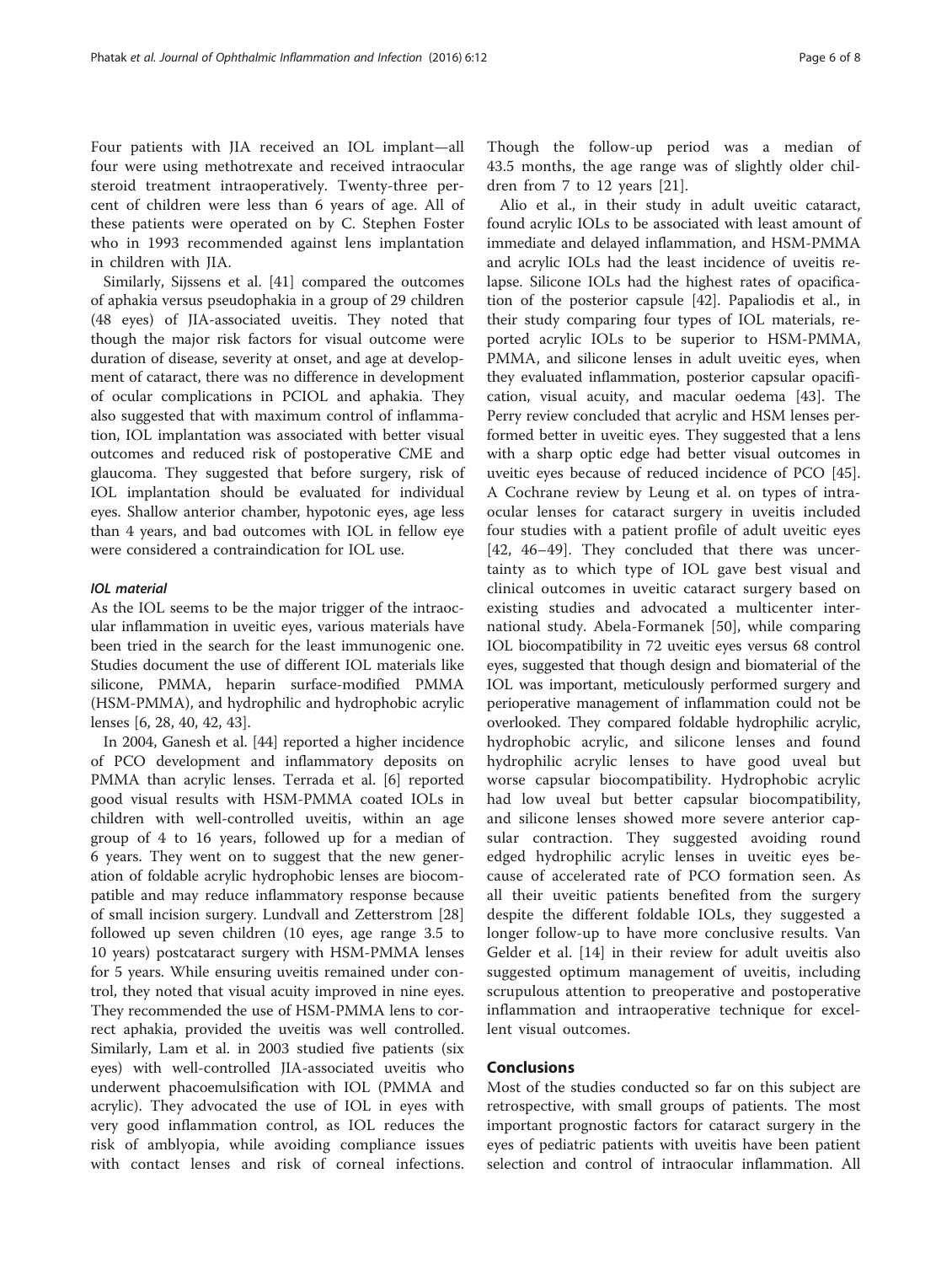<span id="page-6-0"></span>eyes that have done well in published reports have been quiet, well-controlled eyes, with no history of recent flare-ups. Chronic uveitis has been associated with severe complications and poor visual outcomes. Sometimes, in uveitic eyes, especially patients with JIA– uveitis, despite the use of maximum immunosuppressive therapy and biologicals along with local or systemic steroids, the ocular inflammation remains active. This is the group of patients who have poor visual recovery, severe inflammatory sequelae, and sight-threatening complications if an IOL is inserted.

The existing studies advise against using an IOL in patients with active uveitis despite maximum medication, very young children, hypotony, eyes with rubeosis, indeterminate cause of uveitis, and when IOL-related complications have developed in the other eye.

The data advises for minimally invasive small incision cataract surgery with foldable IOL, especially in unilateral cataract, when the uveitis is well controlled and the patient is well controlled systemically,

So far, we do not have definite answers. The existing data are not sufficient for us to derive definitive conclusions or recommendations regarding lens implantation in pediatric uveitis patients. Therefore, multiple factors have to be taken into consideration before deciding for or against IOL insertion in pediatric uveitic eyes. There needs to be a prospective and multicenter study involving ophthalmologists and rheumatologists to have some definite answers on this subject. Till then, patients must be evaluated on a case-by-case basis, using extreme caution, before the final decision is made.

#### Abbreviations

ANA: antinuclear antibody; HSM: heparin surface modified; IOL: intraocular lens; PCO: posterior capsular opacification; PMMA: polymethyl methacrylate.

#### Competing interests

The authors declare that they have no competing interests.

### Authors' contributions

SP did the detailed search on the relevant articles and drafted the manuscript. CL refined and corrected the manuscript and added expert comments and opinions. CP conceptualized the review, corrected the manuscript, and added detailed comments and expert opinions on the subject. All authors read and approved the final manuscript.

#### Authors' information

SP is an honorary research fellow under CP at Moorfields Eye Hospital NHS Foundation Trust, with special interest in uveitis.

CL is a professional staff physician at Cleveland Clinic since 1986. She did her fellowship in external diseases and uveitis at the University of California San Francisco Medical Centre. She is a renowned expert in uveitic diseases of the eye.

CP is an ophthalmic consultant at the Moorfields Eye Hospital NHS Foundation Trust since 1995. He is the Director of Medical Retina and Lead of Uveitis Clinical Research at the Biomedical Research Centre, Institute of Ophthalmology and Moorfields Eye Hospital. He is the principal investigator for eight clinical trials looking into new alternatives for the management of ocular inflammation (uveitis). He is a member of the International Uveitis Study Group, IOIS, Vice President, SOE, and

Editor of the Uveitis Section of the British Journal of Ophthalmology. He is one of the stalwarts in the field of pediatric and adult uveitis.

#### Acknowledgements

This work was partly funded by the National Institute for Health Research (NIHR) Biomedical Research Centre at Moorfields Eye Hospital NHS Foundation Trust and UCL Institute of Ophthalmology

#### Author details

<sup>1</sup>Moorfields Eye Hospital NHS Foundation Trust, 162 City Road, London EC1V 2PD, UK. <sup>2</sup>Cleveland Clinic Cole Eye Institute, 9500 Euclid Ave, Cleveland, OH 44106, USA. <sup>3</sup>Inflammation and Immunotherapy Theme, National Institute for Health Research (NIHR) Biomedical Research Centre, Moorfields Eye Hospital NHS Foundation Trust and UCL Institute of Ophthalmology, 162 City Road, London EC1V 2PD, UK.

### Received: 10 June 2015 Accepted: 13 March 2016 Published online: 24 March 2016

#### References

- 1. Hooper PL, Rao NA, Smith RE (1990) Cataract extraction in uveitis patients. Surv Ophthalmol 35:120–44
- 2. Kesen MR, Setlur V, Goldstein DA (2008) Juvenile idiopathic arthritis-related uveitis. Int Ophthalmol Clin 48:21–38
- 3. Thorne JE, Woreta FA, Dunn JP, Jabs DA (2010) Risk of cataract development among children with juvenile idiopathic arthritis-related uveitis treated with topical corticosteroids. Ophthalmology 117:1436–41
- 4. de Boer J, Wulffraat N, Rothova A (2003) Visual loss in uveitis of childhood. Br J Ophthalmol 87:879–84
- 5. Kotaniemi K, Savolainen A, Karma A, Aho K (2003) Recent advances in uveitis of juvenile idiopathic arthritis. Surv Ophthalmol 48:489–502
- 6. Terrada C, Julian K, Cassoux N et al (2011) Cataract surgery with primary intraocular lens implantation in children with uveitis: long-term outcomes. J Cataract Refract Surg 37:1977–83
- 7. Clarke LA, Guex-Crosier Y, Hofer M (2013) Epidemiology of uveitis in children over a 10-year period. Clin Exp Rheumatol 31:633–7
- 8. Quinones K, Cervantes-Castaneda RA, Hynes AY, Daoud YJ, Foster CS (2009) Outcomes of cataract surgery in children with chronic uveitis. J Cataract Refract Surg 35:725–31
- 9. Woreta F, Thorne JE, Jabs DA, Kedhar SR, Dunn JP (2007) Risk factors for ocular complications and poor visual acuity at presentation among patients with uveitis associated with juvenile idiopathic arthritis. Am J Ophthalmol 143:647–55
- 10. Foster CS (2003) Diagnosis and treatment of juvenile idiopathic arthritisassociated uveitis. Curr Opin Ophthalmol 14:395–8
- 11. Cassidy J, Kivlin J, Lindsley C, Nocton J, Section on R, Section on O (2006) Ophthalmologic examinations in children with juvenile rheumatoid arthritis. Pediatrics 117:1843–5
- 12. Davies K, Cleary G, Foster H, Hutchinson E, Baildam E, British Society of Paediatric and Adolescent Rheumatology (2010) BSPAR Standards of Care for children and young people with Juvenile Idiopathic Arthritis. Rheumatology(Oxford) 49(7):1406-8
- 13. Hawkins MJ, Dick AD, Lee RJ, et al. (2016) Managing juvenile idiopathic arthritis-associated uveitis. Survey of ophthalmology 61(2):197-201
- 14. Van Gelder RN, Leveque TK (2009) Cataract surgery in the setting of uveitis. Curr Opin Ophthalmol 20:42–5
- 15. BenEzra D, Cohen E (2000) Cataract surgery in children with chronic uveitis. Ophthalmology 107:1255–60
- 16. Nemet AY, Raz J, Sachs D et al (2007) Primary intraocular lens implantation in pediatric uveitis: a comparison of 2 populations. Arch Ophthalmol 125:354–60
- 17. Probst LE, Holland EJ (1996) Intraocular lens implantation in patients with juvenile rheumatoid arthritis. Am J Ophthalmol 122:161–70
- 18. Sanders DR, Kraff MC, Lieberman HL, Peyman GA, Tarabishy S (1982) Breakdown and reestablishment of blood-aqueous barrier with implant surgery. Arch Ophthalmol 100:588–90
- 19. Grajewski RS, Zurek-Imhoff B, Roesel M, Heinz C, Heiligenhaus A (2012) Favourable outcome after cataract surgery with IOL implantation in uveitis associated with juvenile idiopathic arthritis. Acta Ophthalmol 90:657–62
- 20. Jabs DA, Nussenblatt RB, Rosenbaum JT, Standardization of Uveitis Nomenclature Working G (2005) Standardization of uveitis nomenclature for